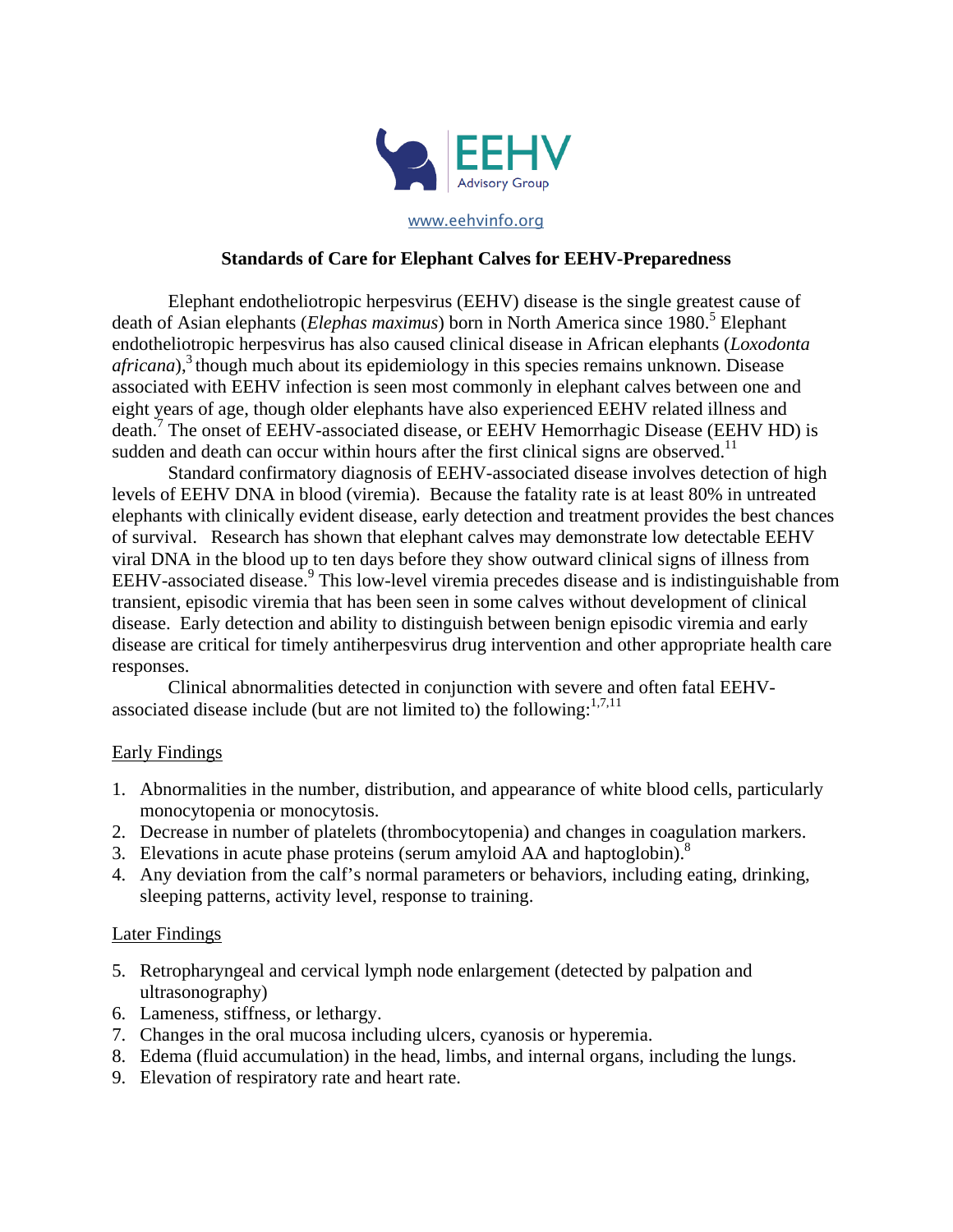Though much remains to be learned about the pathogenesis and epidemiology of EEHV infection and EEHV-associated disease, it is evident from the currently available data that regular monitoring of elephant calves between one and eight years old for the presence of EEHV viremia, blood cell abnormalities, and clinical abnormalities will hasten a diagnosis of potentially fatal hemorrhagic disease, and facilitate rapid and timely treatment.

Based on these observations, the EEHV Advisory Group recommends the following guidelines for EEHV preparedness and consistent institutional vigilance over elephant calf health.

### **Institutional Preparedness**

- 1. An institution that is actively breeding Asian or African elephants should have documentation of an EEHV Preparedness Protocol or institutional discussion about EEHV monitoring, diagnosis, treatment, and post-mortem processing of suspected EEHV cases.<sup>4</sup>
- 2. An institution that houses Asian elephant calves between one and eight years of age should:
	- a. Have on zoo grounds enough doses of an antiviral medication (famciclovir, acyclovir and ganciclovir have all been used) to treat all at-risk calves for a minimum of 3  $d$ ays.<sup>2</sup>
	- b. Arrange for weekly screening of calf whole blood for EEHV via cPCR or qPCR. A list of labs that can perform EEHV PCR is available on the [www.eehvinfo.org](http://www.eehvinfo.org/) website.
	- c. Have in place protocols for standing sedation of calves to facilitate testing and treatment. The institution should be capable of and willing to perform sedation if indicated.
	- d. Have in place protocols for plasma collection, storage and administration, and for cross-matching.
	- e. Perform EEHV Preparedness Drills and update their EEHV protocol on a regular basis.
	- f. Commit the personnel and financial resources necessary for regular monitoring of calves for EEHV (shipping and testing fees) and to allow for treatment of calves with EEHV HD (antiviral costs).

### **Calf Training for EEHV Monitoring**

- 1. Voluntary blood collection:
	- a. A training program for blood collection on elephant calves should be initiated by the time the calf is six months old.
	- b. Consistent and regular blood collection should be performed on all elephant calves by one year of age, and should continue until calves reach at least eight years old.
- 2. Elephant calves should be trained to allow the following non-invasive examinations by one year of age (and behaviors continue until at least eight years of age):<sup>10,11</sup>
	- a. Stand on scale for accurate body weight
	- b. Acclimate to the presence of institutional veterinarian(s)
	- c. Oral exam
	- d. Ocular exam with a flashlight
	- e. Evaluation of body temperature (via fecal bolus, microchip, or thermal imaging)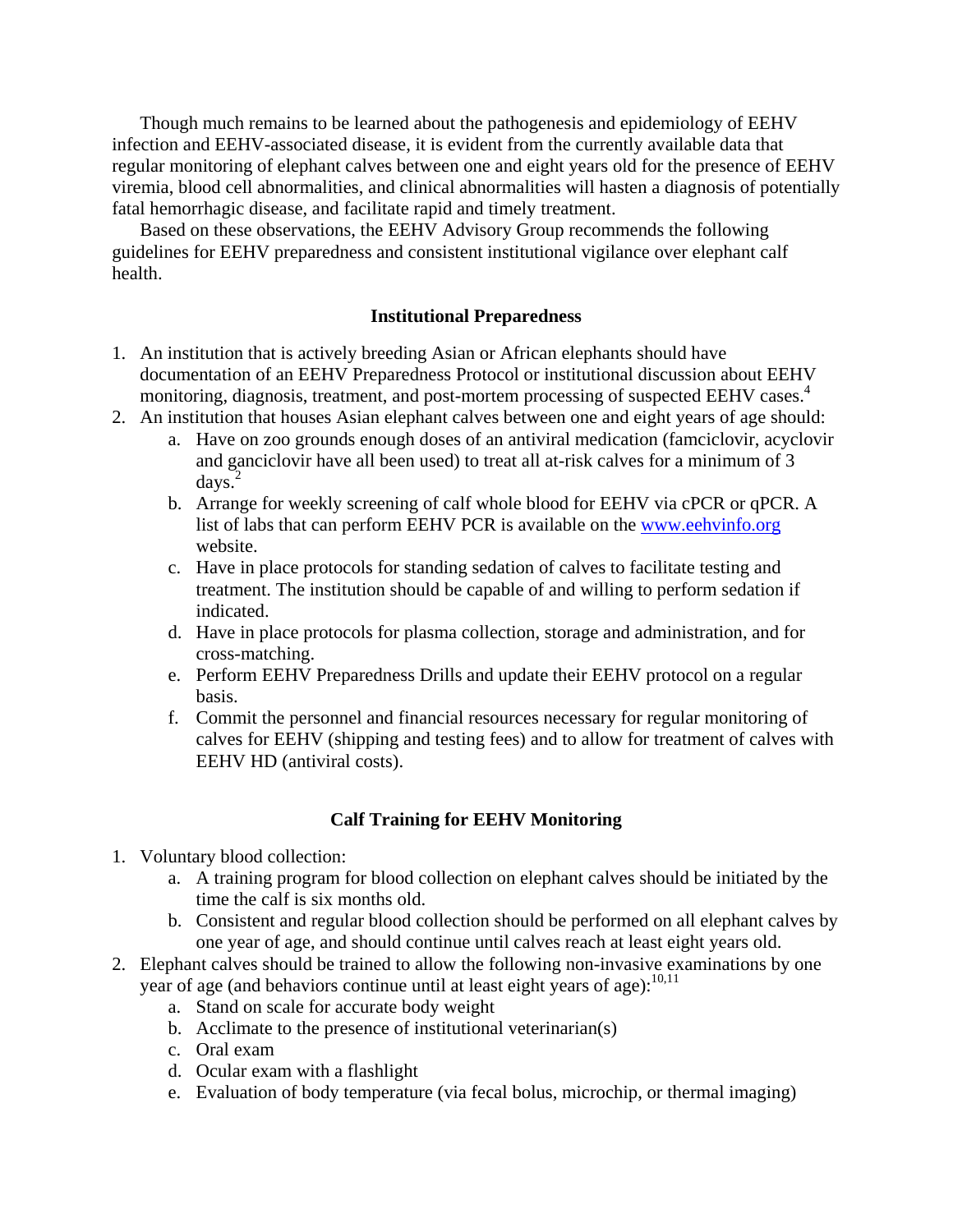- f. Non-invasive blood pressure measurement at base of tail
- g. Desensitization to allow placement of a stethoscope or ultrasound probe over thorax
- and abdomen, or placement of ultrasound probe on neck to monitor lymph nodes 3. Trunk wash collection:
	- Elephant calves should be trained for trunk wash collection by one year of age.<sup>6</sup>

# **Calf Training for EEHV Treatment**

- 1. Calves should be trained to accept the following by one year of age (and behaviors continue until at least eight years of age):
	- a. Separation from dam.
	- b. Be placed on leg restraints.
	- c. Administration of medications orally or rectally.
	- d. Administration of fluids rectally.
	- e. Administration of subcutaneous or intramuscular injections.
	- f. Desensitization to allow IV injections and/or IV catheter placement
- 2. Staff should be familiar with the logistical requirements of standing sedation and should be prepared to take this step if needed to allow for sample collection or treatment.

These recommendations were reviewed and updated by group consensus on July 23, 2016 during the  $2<sup>nd</sup>$  Biannual meeting of the EEHV Advisory Group and invited specialists:

#### **Literature Cited**

- 1. Atkins L, JC Zong, J Tan, A Mejia, SY Heaggans, SA Nofs, JJ Stanton, JP Flanagan, L Howard, E Latimer, MR Stevens, DS Hoffman, GS Hayward, and PD Ling. 2013. Elephant endotheliotropic herpesvirus 5, a newly recognized elephant herpesvirus associated with clinical and subclinical infections in captive Asian elephants. J Zoo Wildl Med 44(1): 136-134.
- 2. Brock AP, R Isaza, RP Hunter, LK Richman, RJ Montali, DL Schmitt, DE Koch, and WA Lindsey. 2012.Estimates of the pharmacokinetics of famciclovir and its active metabolite penciclovir in young Asian elephants (*Elephas maximus*) Am. J Vet. Res. 73:1996-2000.
- 3. Bronson E, M McClure, J Sohl, E Wiedner, E Latimer, GS Hayward, and PD Ling. 2013. Clinical signs, diagnosis, and treatment of the first clinical case of EEHV3B in an Elephant. Proc International Elephant and Rhino Conservation and Research Symposium, P. 15.
- 4. Howard LL, DS Hoffman, MR Stevens, and JP Flanagan. 2011. Herd monitoring for elephant endotheliotropic herpesvirus in captive Asian elephants (*Elephas maximus*). Proc. International Elephant and Rhino Conservation and Research Symposium, Pp. 26-27.
- 5. Howard, LL. EEHV by the numbers: EEHV case definitions and the impact of EEHV on the captive Asian elephant (*Elephas maximus*). 2013. EEHV Workshop Proceedings, Houston, Texas: 8-9.
- 6. Isaza R and C Ketz. 2010. Trunk wash technique for the diagnosis of tuberculosis in elephants. Guidelines for the control of tuberculosis in elephants. [http://www.aphis.usda.gov/animal\\_welfare/downloads/elephant/elephant\\_tb.pdf](http://www.aphis.usda.gov/animal_welfare/downloads/elephant/elephant_tb.pdf) Appendix 3: pp 31- 33.
- 7. Richman LK and GS Hayward. 2012. Elephant herpesviruses. In: Fowler, ME and RE Miller (eds) Zoo and Wild Animal Medicine,  $7<sup>th</sup>$  ed: 496-502.
- 8. Stanton JJ, C Cray, M Rodriguez, KL Arheart, PD Ling, and A Herron. 2013. Acute phase protein expression during elephant endotheliotropic herpesvirus-1 viremia in Asian elephants (*Elephas maximus*). J Zoo Wildl. Med 44(3): 605-612.
- 9. Stanton J, JC Zong, C Eng, L Howard, J Flanagan, M Stevens, D Schmitt, E Wiedner, D Graham, RE Junge, MA Weber, M Fischer, A Mejia, J Tan, E Latimer, A Herron, GS Hayward, and PD Ling. 2013. Kinetics of